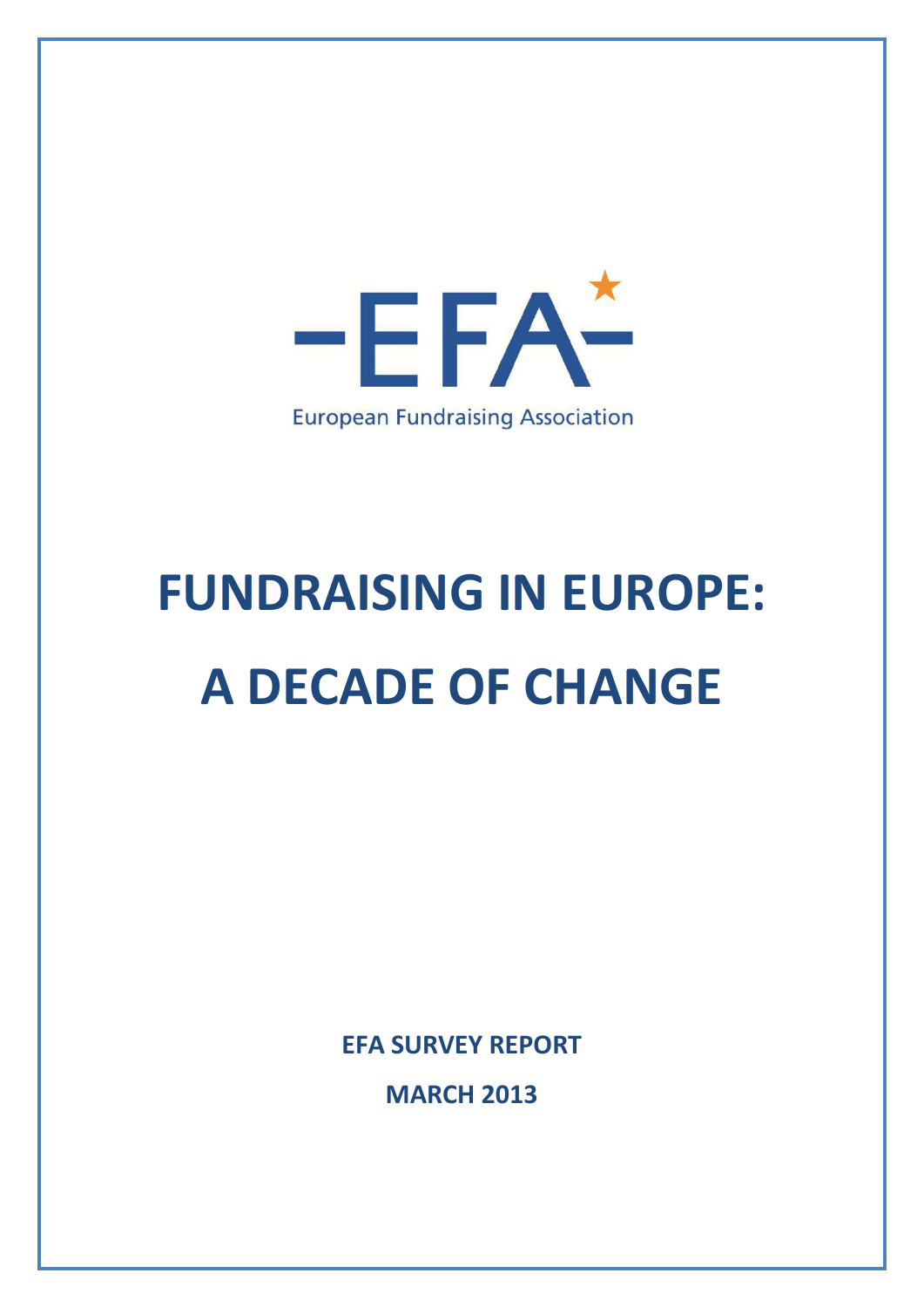### **FOREWORD**



Celebrating EFA's  $10<sup>th</sup>$  Anniversary, this report looks back over the past decade of fundraising, citing trends and developments, also looking ahead and revealing the European fundraising community's views about what the future might hold.

In a decade that has seen greater innovation and change than ever before, our members affirm that new techniques quickly took hold, with social media and mobile technology engaging many new and younger supporters as part of charities' wider fundraising mix.

The survey demonstrates the remarkable achievements and growth of the fundraising industry in Europe, while identifying a number of barriers to be overcome and opportunities to be realised. After many years of economic instability, there is some uncertainty about the future.

And yet, fundraisers are living up to their reputation as innovators; embracing new techniques and citing the need to make better use of these methods. They are also concerned about meeting meet donors' increased demands for greater accountability and transparency.

With dissipating country borders and unified legislation across member states, charities across Europe are dealing with many of the same challenges and reaching out to many of the same donors across national boundaries. It has never been more important that charities come together to share information and learn from one another, raising the bar in fundraising practice internationally.

The European Fundraising Association has a key role to play in drawing the community closer together and reporting on new trends as they emerge. We will watch to see whether practitioners' caution over giving levels in 2013 is borne out and look forward to reporting back in future years.

Thank you to the team at EFA and all participants in the survey, particularly to Mette Holm (ISOBRO) and Günther Lutschinger (Fundraising Verband Austria) for their significant contribution to this project.

Wart

**Becky Gilbert, Vice President**

#### **European Fundraising Association**

Member of the Board of Directors, Deutscher Fundraising Verband (DFRV), Germany

National Delegate to the European Fundraising Association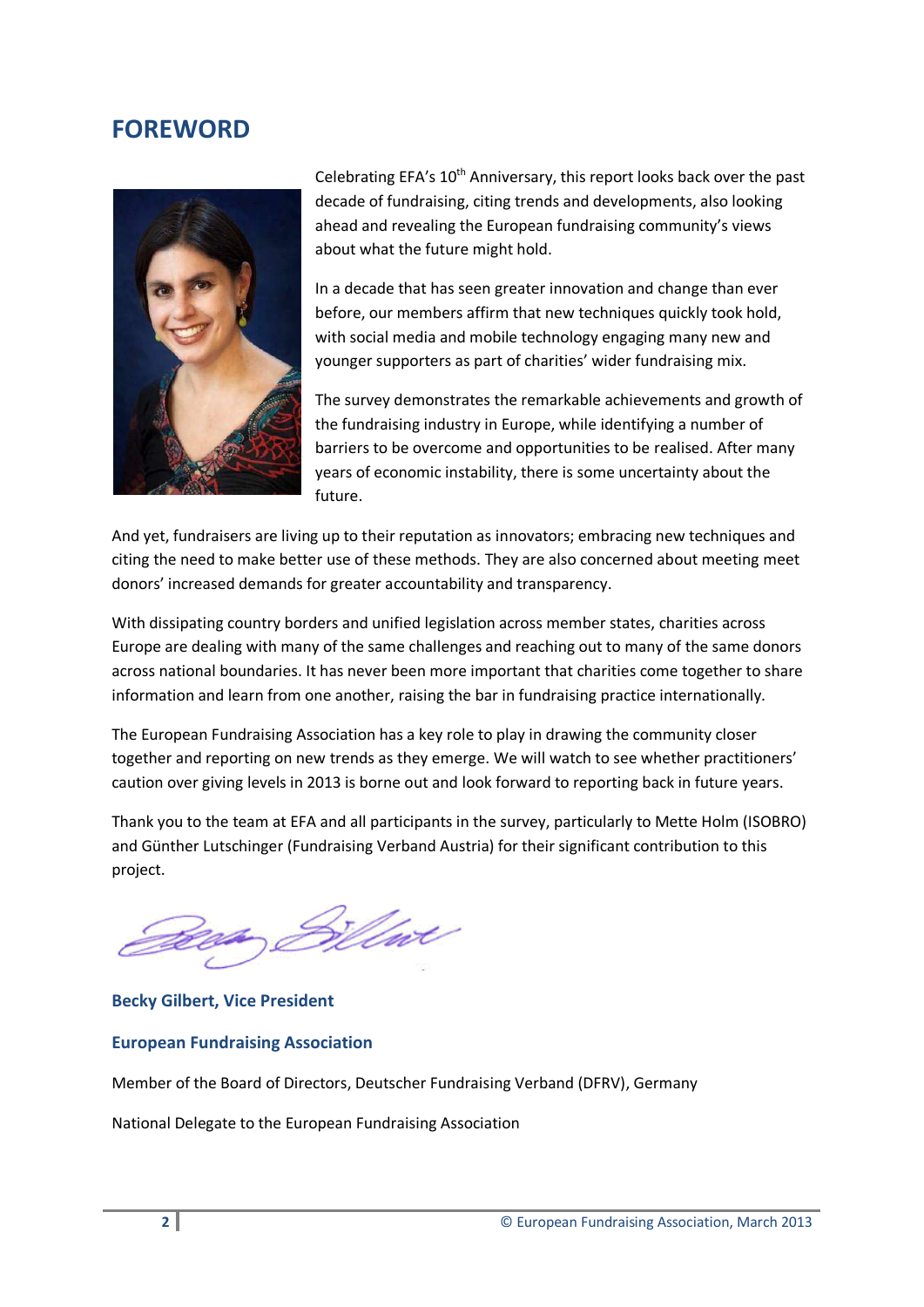## **EXECUTIVE SUMMARY**

EFA's membership survey reviews the past decade of European fundraising and looks ahead to what the future holds. Drawing from 17 EU member states, 64.7% of national fundraising associations report that – even during the height of the global economic crisis – nonprofits have succeeded in either maintaining or increasing income levels from year to year.

Despite the growth of many new forms of fundraising, the most significant sources of voluntary income in Europe remain many of the more traditional routes to market; direct mail (for over a third of members) , public collections and trust / statutory funding. Poverty, healthcare / medical research and international causes are most popular with supporters and the large majority of nations offer tax incentives to encourage donors to give to charity.

The fundraising community cites the problems faced by a skills shortage in senior level fundraisers, the economic crisis and restrictions to public collections. At the same time, respondents are united in their recognition that professional development has been one of the most positive factors to influence philanthropy and giving in recent years.

Donors have high expectations of the organisations they support and, with the growth of social media, a more powerful voice to make themselves heard. Nonprofits are concerned about meeting their demands for greater transparency and accountability and building public trust.

The fundraising community looks to Government to provide a more favourable fundraising environment at both a national and EU level, with improvements to tax incentive schemes for supporters, VAT relief and data protection legislation.

Although nonprofits in Europe have proved remarkably resilient to the global economic crisis that has dominated the last five years, the sector's confidence has taken a hit. Optimism has given way to a certain wariness about what the future holds and relatively few nations predict voluntary income growth in 2013.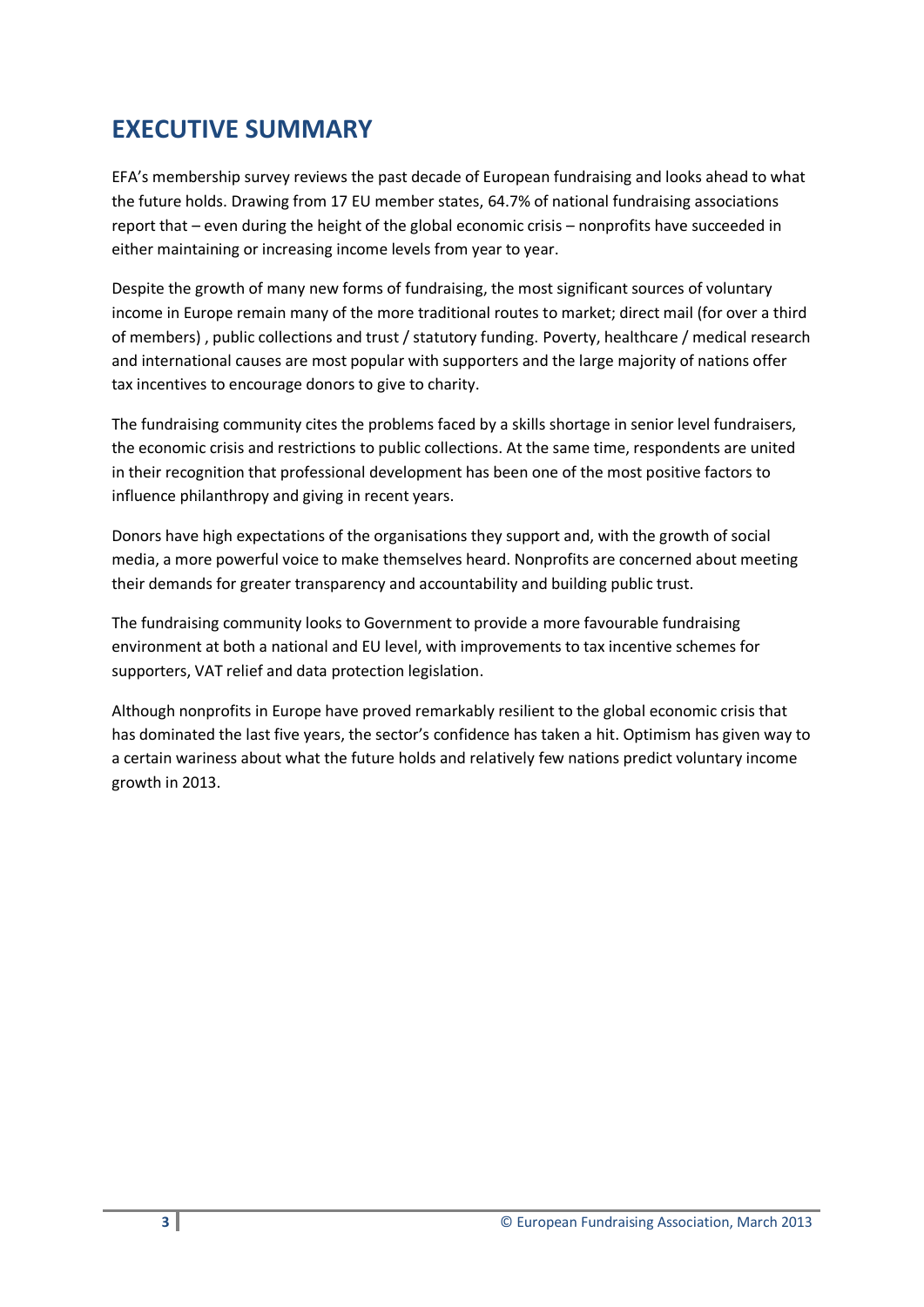## **METHODOLOGY**

EFA undertook a survey of its members in November to December 2012, asking fundraising associations to respond on behalf of their national fundraising sector. 17 out of EFA's 18 member nations completed the survey during a two-week period, giving a clear picture of fundraising trends from the past decade and their predictions for the future. These associations collectively represent over 1,140 fundraising organisations and 8,800 individual fundraisers.

EFA's membership survey collates the views of fundraising associations in the following nations:

| Austria               | Germany            | Spain       |
|-----------------------|--------------------|-------------|
| <b>Belgium</b>        | Ireland            | Sweden      |
| <b>Czech Republic</b> | Italy              | Switzerland |
| <b>Denmark</b>        | <b>Netherlands</b> | UK          |
| Finland               | Poland             | Ukraine     |
| France                | Slovakia           |             |

#### The survey established members' views across four core areas:

- $\star$  The National Fundraising Environment
- $\star$  The European Fundraising Landscape
- Charities' Use of Online, Social Media & Mobile Technology
- $\star$  The Future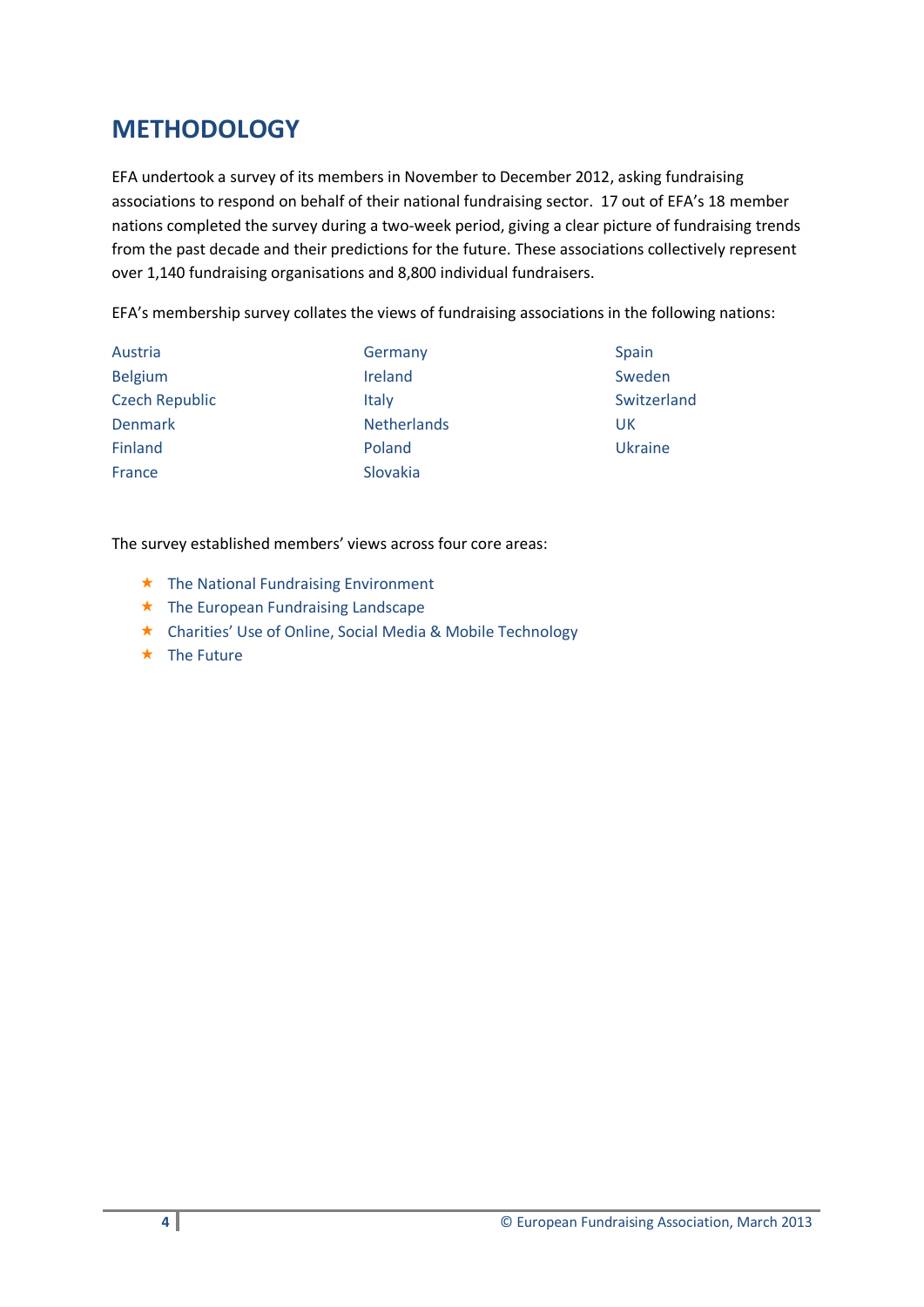## **KEY FINDINGS**

#### **NATIONAL FUNDRAISING ENVIRONMENT**

#### **Popularity of Charitable Causes**

Across Europe, poverty and medical research / healthcare are far and above the two most popular causes to support in Europe, followed by international causes, religion and education. Online access to information about overseas charities and mass media emergency appeals co-ordinated by international relief agencies, are both likely to have been contributing factors in the increase of giving to international causes.

| What are the top 3 most popular charitable causes in your nation? |       |  |
|-------------------------------------------------------------------|-------|--|
| <b>Poverty</b>                                                    | 70.6% |  |
| Healthcare or medical research                                    | 70.6% |  |
| International                                                     | 41.2% |  |
| Religion                                                          | 35.3% |  |
| Education                                                         | 29.4% |  |
| Citizenship / community development                               | 11.8% |  |
| Sport                                                             | 11.8% |  |
| Environment                                                       | 11.8% |  |
| Arts, culture, heritage or science                                | 5.9%  |  |
| Animal welfare or rescue                                          | 5.9%  |  |
| Emergency services and the armed forces                           | 5.9%  |  |

#### **Fundraising Methods**

Although charities are investing in online and new media fundraising techniques, there is much progress to be made before the newer methods of fundraising compete with traditional fundraising methods. Direct mail remains the largest single source of voluntary income in Europe.

What fundraising method is the largest source of voluntary income in your nation?

| <b>Top 3 Methods</b>                                 | Response |
|------------------------------------------------------|----------|
| Direct mail                                          | 35.3%    |
| Public collections (cash donations and face-to-face) | 23.5%    |
| Trust fundraising / Statutory grants                 | 17.6%    |

#### **Tax Relief**

Tax relief is now available for those that give to charity in almost all EU member states. Out of the 17 EU nations participating in this survey, only Finland and Slovakia does not offer tax incentives to donors that give to charity. However, half of EFA's member nations are currently seeking a more beneficial national tax relief system for charity supporters, (*The Future pg 10).*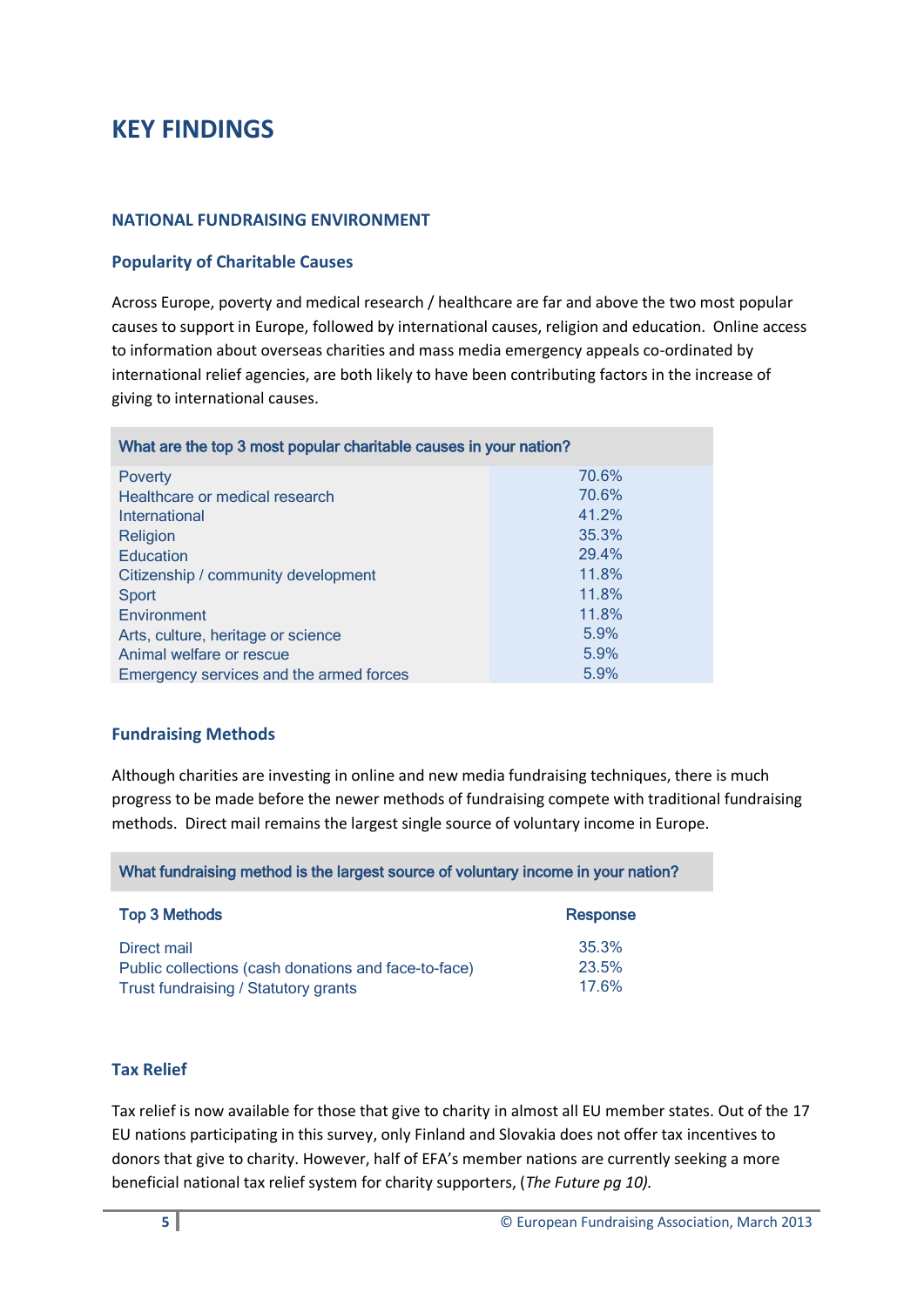#### **THE EUROPEAN FUNDRAISING LANDSCAPE**

#### **The Economic Crisis**

Nonprofits have demonstrated their resilience in recent years. Almost two thirds (64.7%) EU nations report that – even during the height of the global economic crisis – they have succeeded in either maintaining or increasing voluntary income levels from year to year.

This is reinforced by the Charities Aid Foundation's recently published World Giving Index 2012, citing a worrying global downturn in charitable giving. And yet 4 European nations remained in the top 10 giving countries, including Ireland in second position.

| How the Eurozone crisis has affected fundraising                                                                  |                 |  |
|-------------------------------------------------------------------------------------------------------------------|-----------------|--|
| <b>Answer Options</b>                                                                                             | <b>Response</b> |  |
| During the crisis, most organisations have<br>succeeded in increasing their voluntary income from<br>year to year | 23.5%           |  |
| During the crisis, most organisations have<br>maintained voluntary income levels from year to<br>year             | 41.2%           |  |
| During the crisis, most organisations have suffered a<br>fall in voluntary income from year to year               | 29.4%           |  |
| Don't know                                                                                                        | 5.9%            |  |

#### **Positive Influencing Factors for Fundraising**

Fundraising associations report three factors that have most positively impacted charitable giving in Europe over the past 10 years: increasing professionalism of fundraising; technological developments (social media, online, SMS and mobile giving channels) and; corporate engagement in charitable causes.

A number of factors contributed to increasing professionalism during this time including the development of the International Statement of Ethical Principles co-ordinated by the Association of Fundraising Professionals in the US and EFA Certified fundraising qualifications across Europe.

Better infrastructure is now in place to support fundraising organisations and individuals; both at a national level and across the EU; through EFA. Training and events have become widely available across member states and are delivered to a high standard.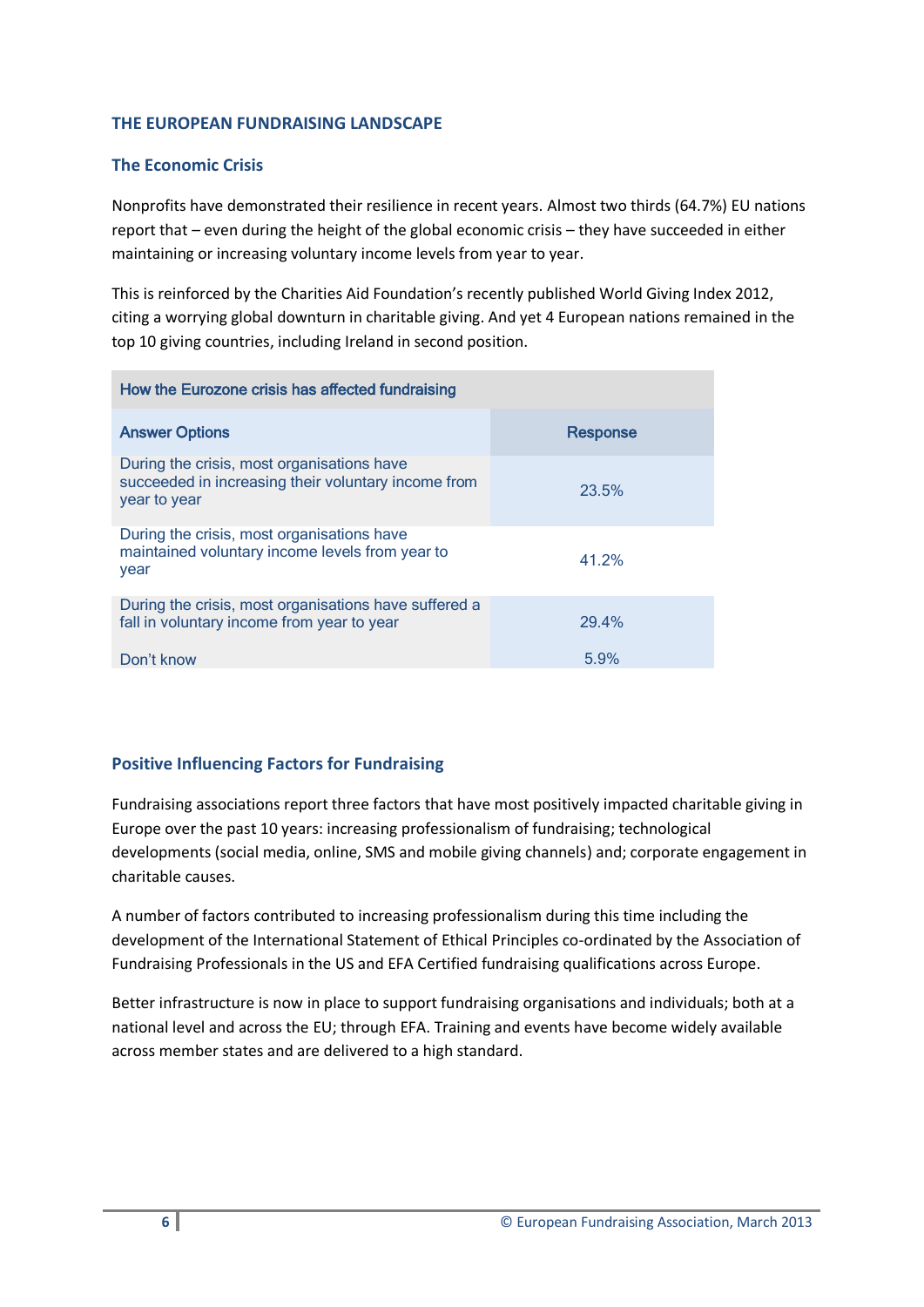| Top 5 factors to have positively impacted fundraising in your nation over the past 10 years                                               |       |  |
|-------------------------------------------------------------------------------------------------------------------------------------------|-------|--|
| Greater professionalism within the sector (skill<br>development, training, qualifications)                                                | 88.2% |  |
| Technological developments (advancement in<br>mobile, SMS and online fundraising technology)                                              | 52.9% |  |
| Corporate engagement in charitable causes / issues                                                                                        | 47.1% |  |
| Greater media exposure of charitable causes                                                                                               | 29.4% |  |
| A challenging economic climate and restricted<br>statutory funding has encouraged fundraisers to be<br>even more innovative and proactive | 23.5% |  |

#### **Fundraising Barriers**

The European fundraising community reports that a shortage in fundraising skills is the most common restriction to have impacted fundraising, followed closely by public collections licensing restrictions and the global economic crisis.

Although the legal and fiscal framework for fundraising has become more structured in recent years, with tax benefits available for donors in 83% of member states, there remains some uncertainty about how to regulate public collections effectively. A balance must be struck in finding a robust enough scheme that will protect and build public trust without imposing unnecessary restrictions on nonprofits that will limit their fundraising.

| Restrictions to fundraising nationally over the past 10 years |  |  |
|---------------------------------------------------------------|--|--|
| 41.2%                                                         |  |  |
| 29.4%                                                         |  |  |
| 29.4%                                                         |  |  |
| 29.4%                                                         |  |  |
| 23.5%                                                         |  |  |
| 23.5%                                                         |  |  |
| 17.6%                                                         |  |  |
| 17.6%                                                         |  |  |
| 17.6%                                                         |  |  |
| 11.8%                                                         |  |  |
|                                                               |  |  |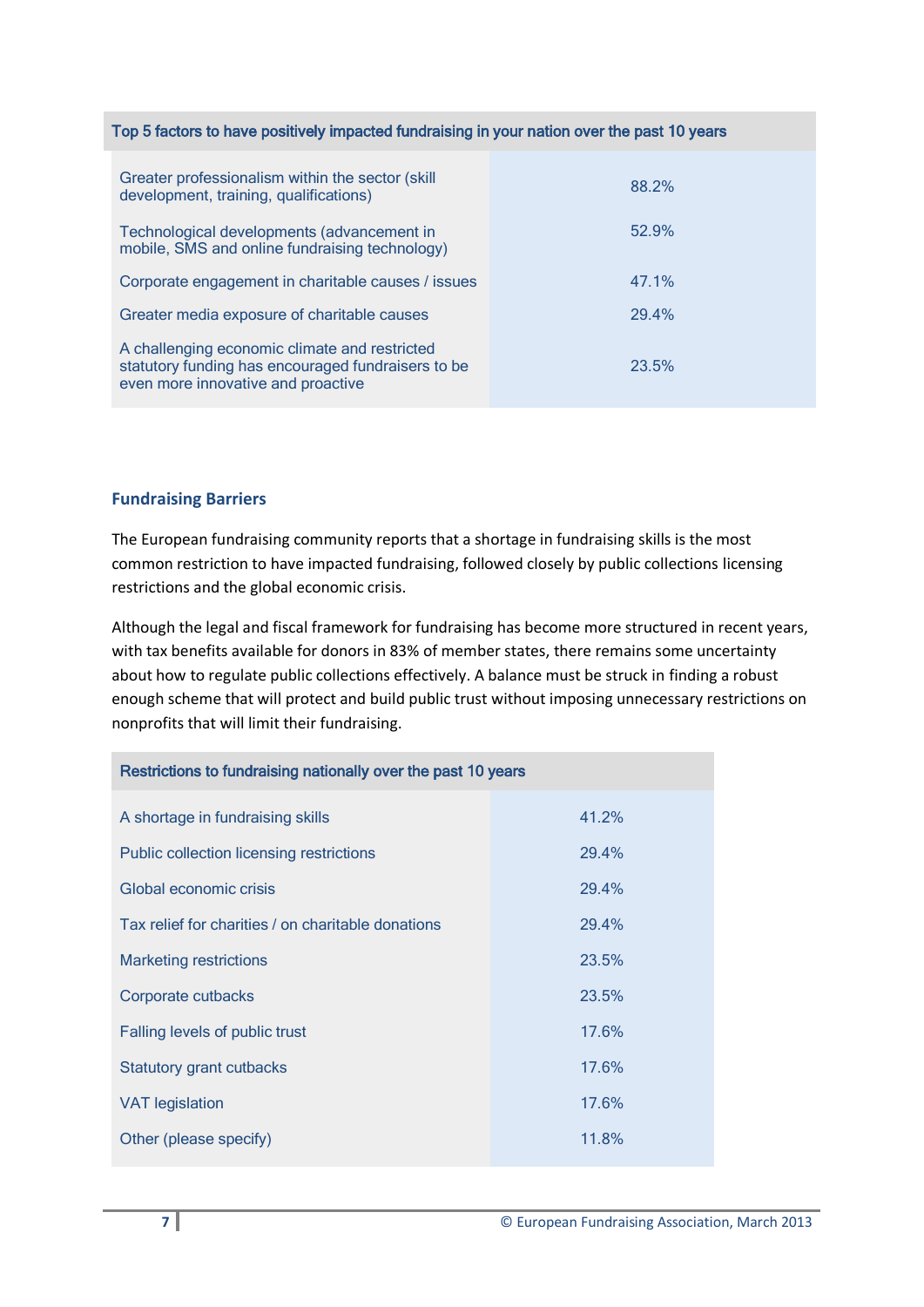#### **Current Concerns**

The fundraising community is most concerned about continued economic instability, donor demands for greater transparency and accountability and public trust and confidence. Donors' expectations are higher with greater demand for transparency and accountability, clear reporting and for it all to come without a price tag of administration and fundraising costs. Unprompted, nonprofits also said they were concerned about the integration of the Single European Payment Area (SEPA) and the fiscal environment for charities.

| <b>Concerns</b><br>(Ranked 1-3 on a scale of not at all concerned to very concerned) | Rating<br>Average |
|--------------------------------------------------------------------------------------|-------------------|
| Continued global economic instability                                                | 2.47              |
| Donor demands for greater transparency and accountability from charities             | 2.41              |
| <b>Public trust in charities</b>                                                     | 2.29              |
| Restrictive fundraising regulation at a national level                               | 2.00              |
| Likely changes to EU data protection legislation                                     | 1.94              |
| The cost of VAT for charities                                                        | 1.88              |
| Restrictive fundraising regulation at a central EU level                             | 1.71              |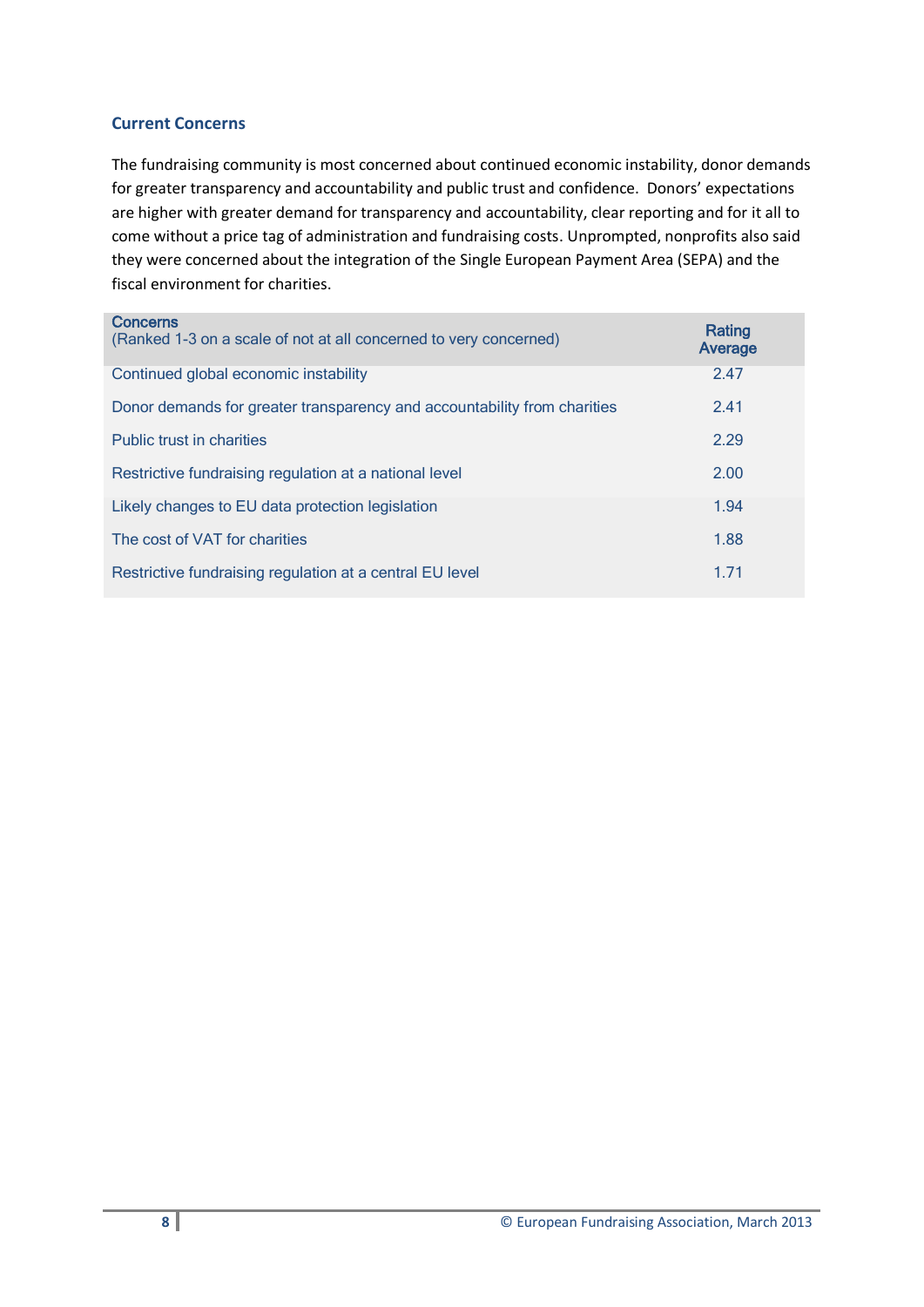#### **CHARITIES' USE OF ONLINE, SOCIAL MEDIA & MOBILE TECHNOLOGY**

#### **Online & Social Media**

Over the past decade, use of the web has become commonplace for fundraising. Almost two thirds (65%) of EFA's member states say that most charities in their nation are making some use of online and social media for fundraising, with 12% making good use of this technology. Nations typically report that most charities are doing some fundraising online, but to varying degrees of success.



#### **Mobile Technology**

Mobile technology is used by many nonprofits to great success, but more than half of all member nations (54%), say that few charities are fundraising in this way. While mobile has enabled fundraisers to generate huge sums in a relatively short space of time, the industry recognises that there is much more to be achieved. It is charities in Sweden that seem to be bucking the trend, with widespread usage of this technology.

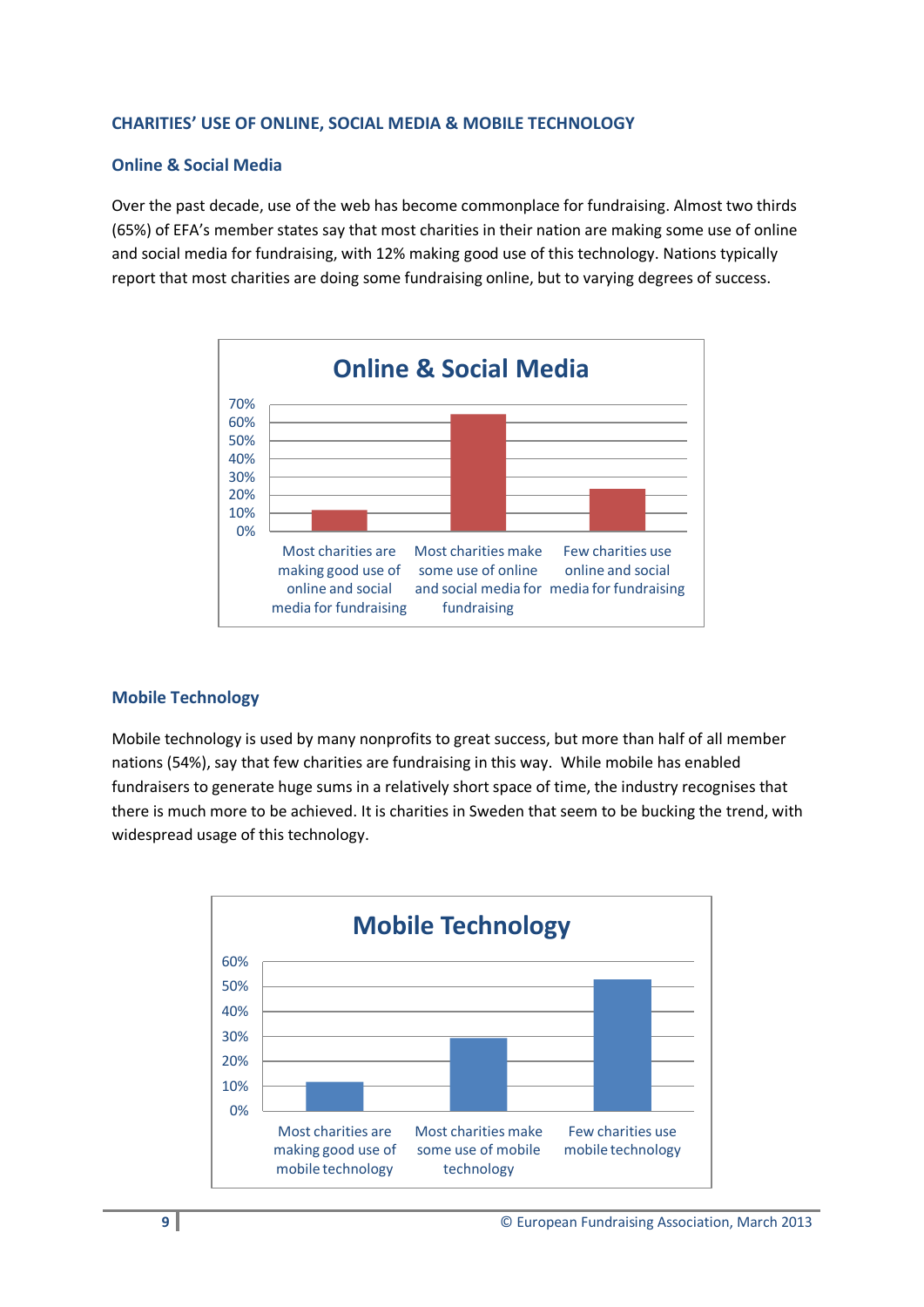#### **THE FUTURE**

#### **Voluntary Income**

Nonprofits are not confident about the economic outlook with 44% of members saying that voluntary income will be maintained through 2013 and only one quarter predicting a rise over the year.

| How will voluntary income change from 2012 to 2013? |       |  |
|-----------------------------------------------------|-------|--|
| Voluntary income levels will rise                   | 25.0% |  |
| Voluntary income will stay the same                 | 43.8% |  |
| Voluntary income levels will fall                   | 18.8% |  |
| Don't know                                          | 12.5% |  |

#### **The Biggest Challenge**

Respondents were not united about what would be the biggest challenge of the coming decade for fundraising organisations, with donor retention and continued global economic instability taking a marginal majority, followed by greater donor demands.

| Top 3 Factors: The biggest challenge of the next decade                               |          |  |
|---------------------------------------------------------------------------------------|----------|--|
| Retention of donors / donor loyalty                                                   | $25.0\%$ |  |
| Continued global economic instability                                                 | 25.0%    |  |
| Greater demands from donors for transparency and<br>accountability / impact reporting | 18.8%    |  |

The theme of retaining donors and of meeting their demands was noted across Europe. Although trust and confidence in charities and charitable giving remains high, the sector reports higher expectations, with greater demand for transparency and accountability, clear reporting and for it all to come without a price tag of administration and fundraising costs. The challenge for nonprofits is to determine the best way to meet this demand, while consistently and effectively communicating their impact.

#### **Support from the State**

Nonprofits look to Government to provide a more favourable fundraising environment at both a national and EU level. When asked to identify one central improvement that national Government could make, 50% of respondents said they wanted the introduction of or improvement to the current fiscal framework, encouraging donations from the public. EFA members want VAT relief for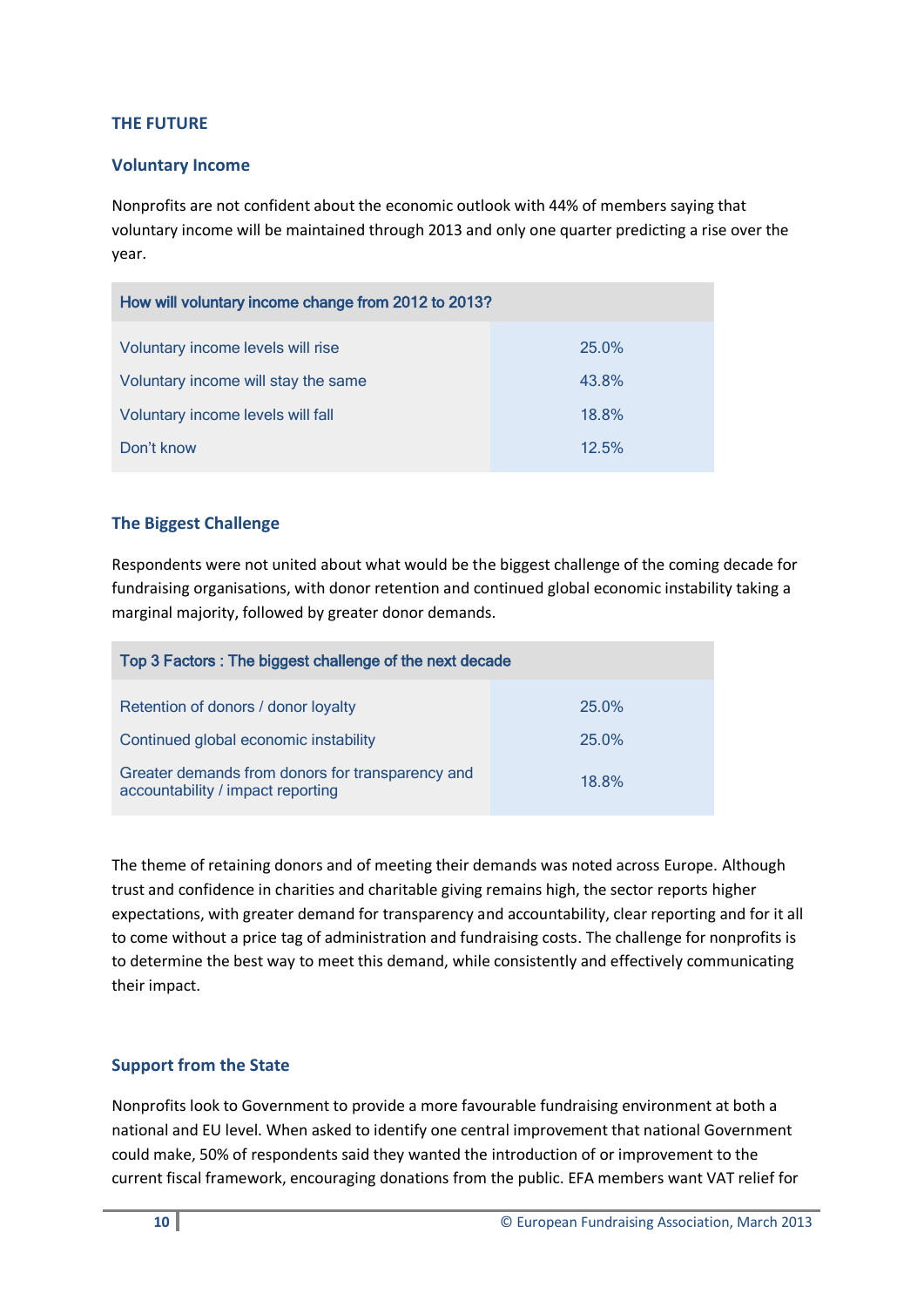nonprofits and improved fundraising regulation (some states seek the introduction of a regulatory scheme, others require less burdensome regulation).

| <b>Top 3 Changes Sought from National Governments</b>                  |          |
|------------------------------------------------------------------------|----------|
| Improvement to or introduction of tax incentives for<br>charity donors | $50.0\%$ |
| VAT relief for charities                                               | 21.0%    |
| Improved regulation of charity fundraising                             | 21.0%    |

When it comes to central EU Government, members sought EFA's support in lobbying for data protection legislation (particularly the privacy law) and VAT reform that reflects charities' unique role in society. European nations also wanted to see greater support of cross-border giving in the future.

| <b>Top 3 Changes Sought from EU Government</b>        |          |  |
|-------------------------------------------------------|----------|--|
| Data protection legislation                           | $43.0\%$ |  |
| <b>VAT</b> reform                                     | $43.0\%$ |  |
| Greater support / facilitation of cross-border giving | 21.0%    |  |

#### **The Next "Big Thing" for Fundraising**

When asked what would be the next 'big thing' in fundraising, 58% of respondents indicated that it would be better use of newer fundraising methods including social media, mobile technology and crowd funding. Organisations are concerned with maximising social media as more than an engagement tool, to achieve its fundraising potential.

Innovation and adaption to changing market conditions, technological developments and donor behaviour, are essential requirements for the fundraising community as it seeks to overcome continued economic turbulence and grow income levels.